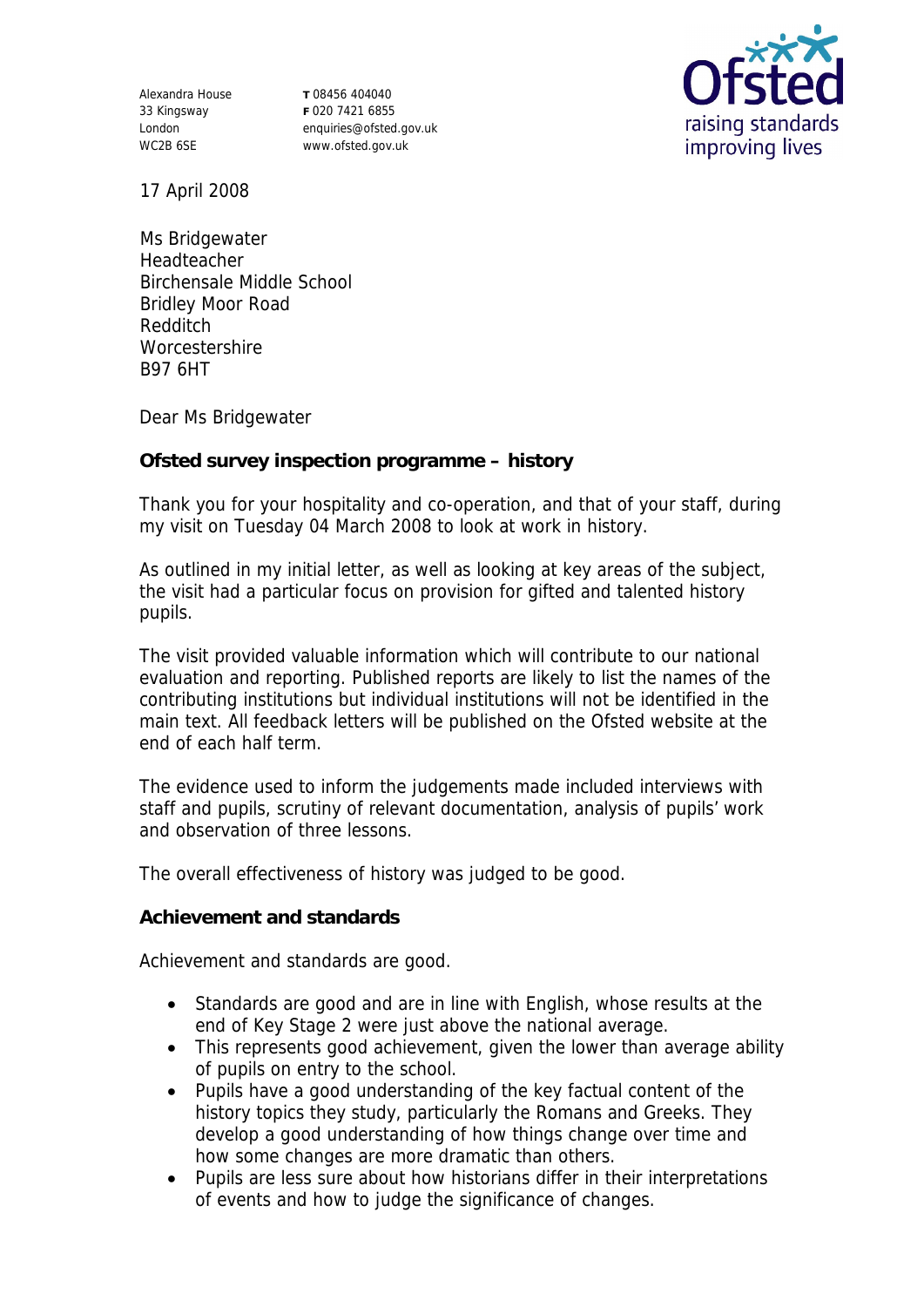- Able pupils are given good encouragement to develop their abilities and interests in history but they require further support to attain high quality work.
- Pupils enjoy their lessons and like being engaged in debates and discussions.
- During each topic of study, pupils use information and communication technology (ICT) in history lessons in a variety of ways to enhance their understanding. They say they like best opportunities to undertake web searches and showing their ideas on the whiteboards.
- Self and peer assessment feature in lessons but these could be better tied to target setting than at present.

**Quality of teaching and learning of history**

The quality of teaching and learning is good.

- Key learning objectives are displayed in lessons and teachers make sure that at the end of each lesson pupils review what they have learned.
- Interactive whiteboards are used well with stimulating questions, pictures of artefacts and clear photographs. Pupils also use the whiteboards to show their ideas and answers.
- Information about topics is presented in interesting ways and lessons proceed at a quick pace. Occasionally teachers miss opportunities to challenge able pupils to produce work of really high quality.
- Pupils are taught learning skills in lessons and there is a good focus on developing literacy skills. This particularly helps those pupils who arrive mid-term from other countries and whose understanding of English is poor.
- Key assessments are well planned and marked. There are good procedures for moderating marking across the school. Assessments using level descriptions are not regular enough for pupils to fully understand how they can move towards higher levels.
- More opportunities should be provided for pupils to deepen their understanding of interpretations and significance in history.
- There is good support for those pupils with learning difficulties and/or disabilities.

## **Quality of the curriculum**

The curriculum is good.

- The curriculum covers the National Curriculum programmes of study well and is the product of good liaison with local schools to ensure there is no overlapping of topics when pupils move to the high school.
- There are good links to work undertaken in other areas of the curriculum so that pupils use ideas and techniques from other subjects to enliven history tasks and activities.
- There are increasing opportunities for pupils identified as gifted in history to extend their knowledge and interests but more thought is needed to ensure work in class is challenging enough for this group.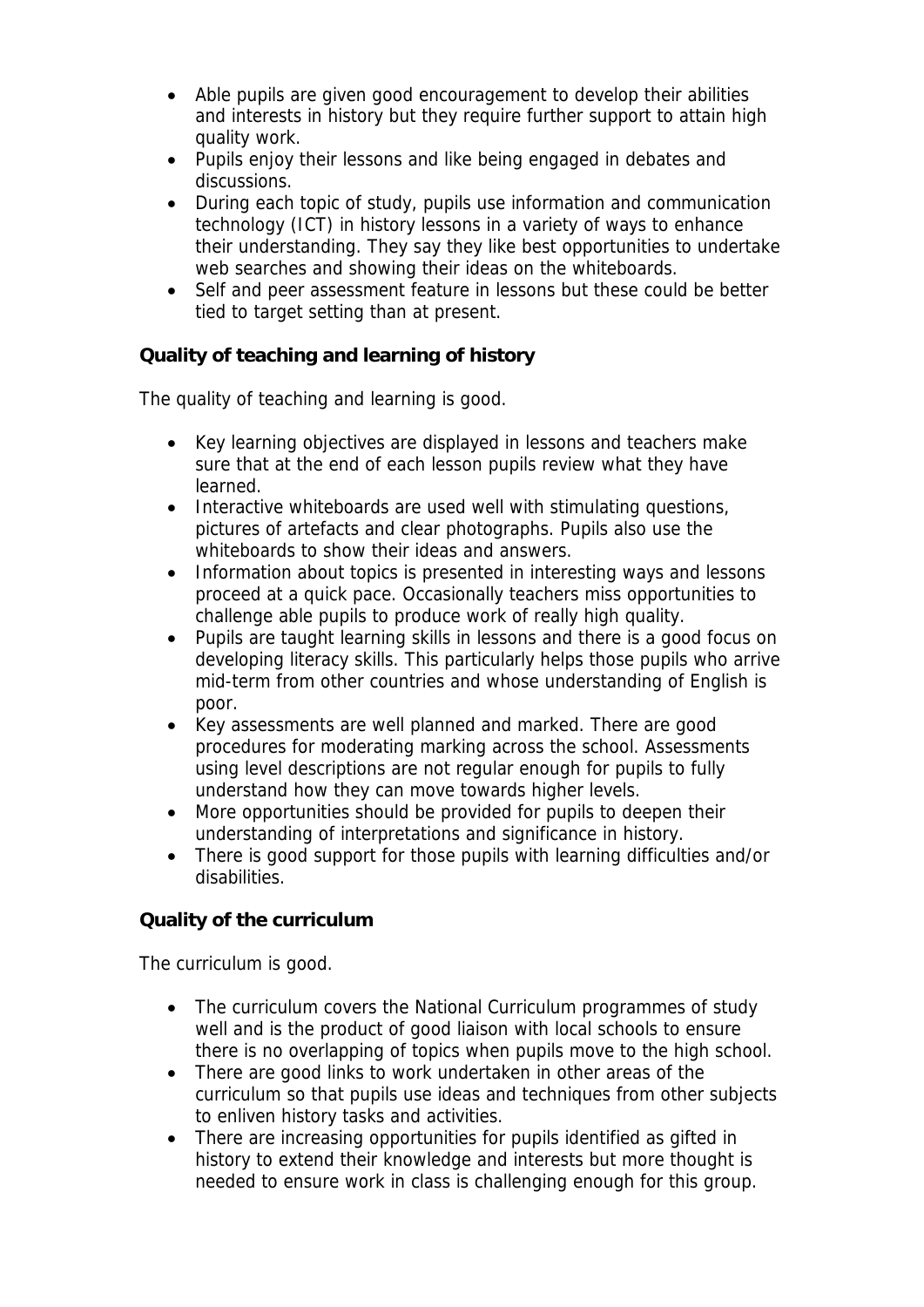Visits to venues such as Brockhampton Hall and Coventry Cathedral bring the subject alive for pupils. In addition, the visit of a 'time traveller' from the English Civil War period helps pupils to understand how people of the time dressed, fought, and spoke.

**Leadership and management of history**

The leadership and management of history are good.

- The head of department uses his experience and knowledge unstintingly to ensure teachers across the school are given the support they need to teach history well.
- Training for the subject leader on the new history curriculum and providing for the more able pupils in history is leading to clear plans for raising standards still further.
- The departmental self-evaluation is an accurate outline of the current strengths of the subject in the school and what needs to be done to bring about further improvement.
- Teachers manage their lessons well and support staff are kept fully in the picture about lesson objectives and learning tasks for their target group of pupils.

**Subject issue: provision for the gifted history pupils**

- More opportunities are being provided for gifted pupils in history to develop their interests and abilities. These include extra-curricular activities which effectively build on what has been happening in school and pupils say they enjoy them and find them stimulating.
- Lesson plans identify gifted history pupils and indicate clearly what is expected of them in lessons.
- Materials are being planned which will challenge gifted pupils even further but all teachers need to be involved in the thinking behind these so that they can use them well in lessons.
- Assessment practice in history needs to focus more on moving pupils to the highest levels of work and more regular guidance needs to be given to pupils about how they can do this.

**Inclusion**

- Standards of all groups of pupils are improving because the school's interventions to support better literacy are having a positive impact on results in English, and also history.
- Lessons take into account the needs of different groups of pupils and the pupils with learning difficulties and/or disabilities make good progress, supported well by teaching assistants.